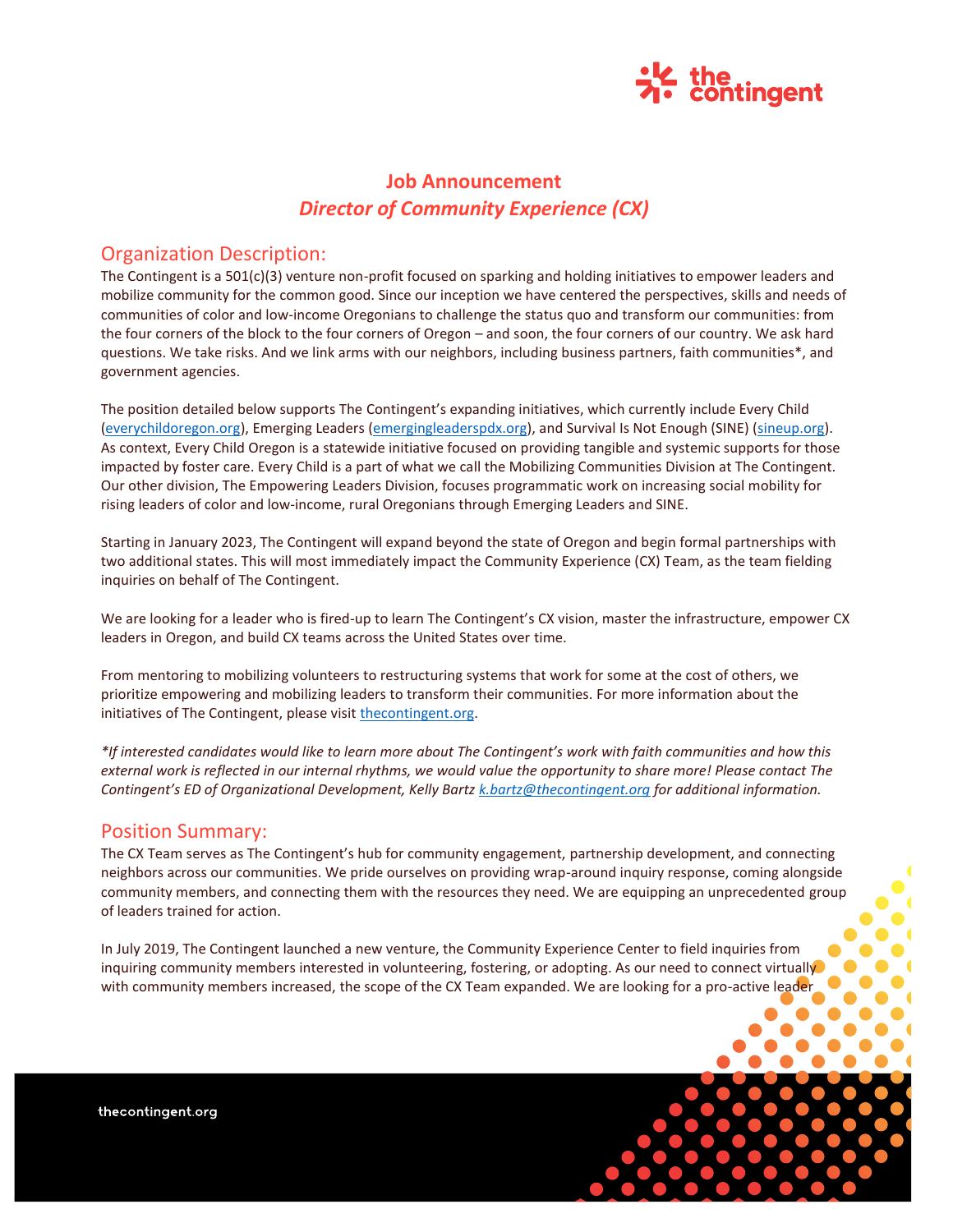

to refine our practices, build the scaffolding each initiative needs to provide wrap-around inquiry support, and develop a team of rising leaders to provide exceptional customer service.

At this time, the CX Team will benefit most from a director—with a national view—who is passionate about coaching, mentoring, and developing others. The ideal candidate will be motivated to provide support to a growing team, offer increased capacity as needed and have a vision for co-creating long-term growth and replication. This leader will be passionate about building a team of rising leaders who will, in turn, support community members across the country in saying "yes!" to children, youth, and families. It is reasonable to imagine The Contingent will receive 30,000 inquiries into the CX team the next two years.

A strong candidate for this position will have a background in customer experience, customer service, process development, identifying young leaders, and training. They see this role as an opportunity to invest their skills and experiences in empowering leaders and mobilizing community across urban, suburban, and rural communities in multiple states. This is a leader who is excited about continuous improvement, guiding a community member's holistic experience with The Contingent and its programs (leading to deeper engagement), providing excellent customer service for internal and external partners, proposing opportunities for growth, and streamlining tools and processes for community engagement. This leader sees the value of creating structure for the purpose of agility.

The CX Team is staffed by CX Associates and CX Specialists. These leaders are subject matter experts, answering calls and emails from inquiring community members with timely information regarding the on-ramps The Contingent provides for engagement. As a distinction, the Director of CX will familiarize themselves with all the initiatives the CX team supports and provide leadership for building resources that streamline & improve inquiry response across The Contingent. The ideal candidate will be energized by developing rising leaders, training, and resourcing staff to thrive, replicating systems and processes, and supporting communities across the United States care well for those impacted by foster care.

This position will report to the CEO until national expansion efforts are launched and structures are codified further.

## Duties & Responsibilities:

### Staffing & Customer Service

- Hire and empower statewide teams to lead with agency and accountability in three states starting in January 2023
- Coach CX Associates & Specialists as it relates to their customer service, data insights, and process management
- Provide support on inquiry response as needed and assist CX Associates and Specialists with troubleshooting complex inquiries
- Develop opportunities for skill-based collaboration amongst the CX team
- Create trainings & onboarding materials for CX team members with an eye towards replicability
- Sit on a larger team of thought leaders, called The Machine (i.e., CEO, Director of Marketing, Director of Technology, and Director of Research, Evaluation, Impact and Learning are also a part) and the National Expansion team regarding promising practices for refining The Contingent's customer service and engagement strategies for inquiry response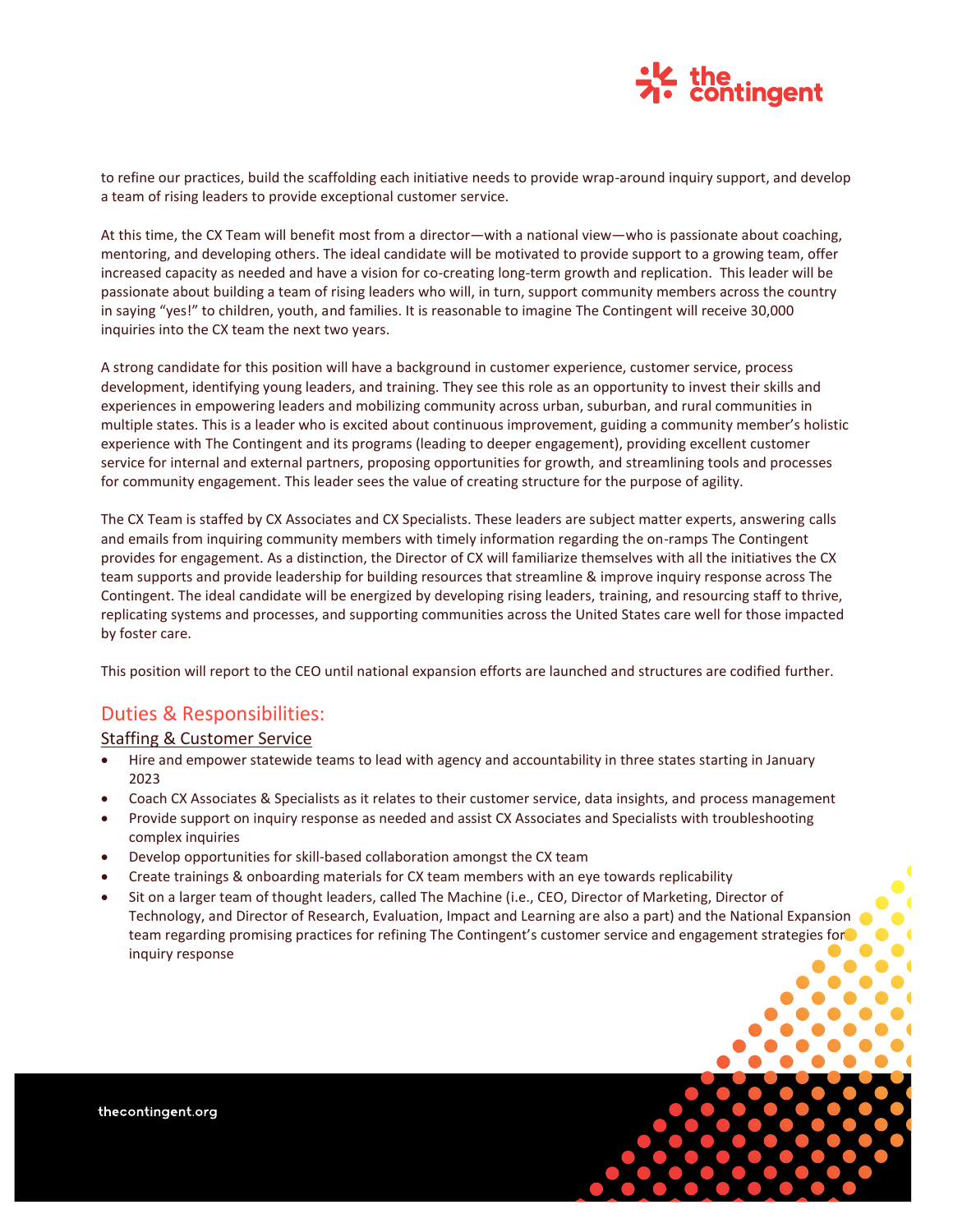

#### Architecting & Process Mapping

- Create structures for folding additional initiatives into The Contingent's inquiry response structure within the CX Team
- Build a measurable system for tracking and developing community engagement vis-a-vi inquiries

#### Reporting & Data Analysis

- Organize and assess data within the CRM platform, Microsoft Dynamics 365, Power BI, and Excel to develop reports for various audiences including government agencies, business partners, community leaders, and field staff
- Lead surveying of sample pools to inform customer service practice by the Community Engagement Center and develop recommendations
- Partner with Director of Research, Impact, Evaluation, and Learning to ensure quality control of data being inputted into the CRM

#### User Journey

- Create community engagement matrix and assess user journey against this matrix
- Regularly evaluate the engagement process for inquirers, making recommendations to the team for improvement
- Build narrative around inquiring community member engagement
- Partner with other members of the Productivity Zone's Core Functions team, Empowering Leaders Division and Mobilizing Community Division staff—across multiple states—to evaluate and improve the experience of community members partnering with The Contingent

## Knowledge, Skills, and Abilities:

- Experience in successfully working with a diverse group of constituents utilizing multi-cultural intelligence, intentional listening, and appreciation and respect
- A willingness to be "hands-on" and work in a lean, fast-paced organization with limited administrative support
- Possess cultural and emotional intelligence and an ability to work with a diverse group of leaders
- Demonstrates a passion for operational, technical, and customer experience excellence
- Experience managing teams of entry-level professionals and coaching rising leaders in their development
- Adaptable to changing situations and processes
- Proficient in Microsoft Office applications (Word, Excel, PowerPoint, Outlook)
- Bi-lingual English/Spanish speaker a plus
- Experience with a CRM, Dynamics Marketing, and/or Asana a plus
- Bachelor's Degree, or equivalent experience
- Legally eligible to work in the United States